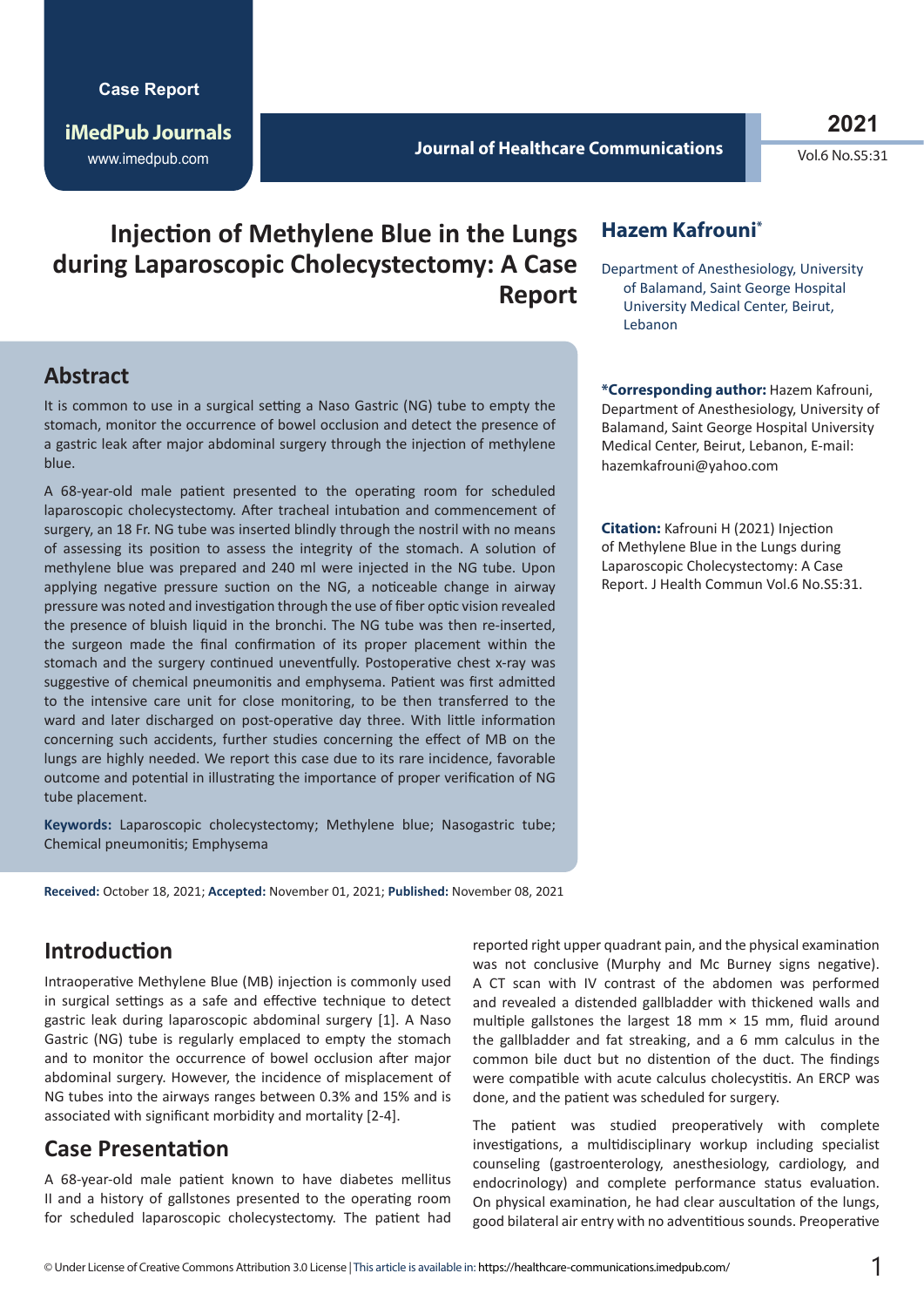chest radiography depicted infiltrates in the lingual, otherwise clear and a cardiac index within normal range. Patient was well informed about the surgical procedure, including all possible complications.

On the day of surgery, the patient presented fasting for more than 6 hours. General anesthesia was administered; endotracheal tube size 8.5 was inserted under vision with its cuff inflated (approximately 7 cc of air). Chest auscultation was done and found to be bilateral, symmetrical and clear. The tube was then secured in place and the eyes protected. The stomach was decompressed using a suction catheter 18 French and kept emplaced. The laparoscopic intervention started and revealed extensive adhesions around the gallbladder requiring excessive dissection. After removing the gallbladder, the surgeon requested injecting MB through an NG tube to verify the integrity of the stomach. The suction catheter was removed and NG tube 18 French was inserted through the nostril. No difficulty or obstruction was encountered. Since the surgery was in progress and sterility established, the position of the NG tube could not be confirmed by auscultation, suctioning was done and revealed no liquid. A solution of MB (1% 100 mg 10 ml vial diluted in 1000 ml sterile water) was prepared and 240 ml of the solution was injected by increments of 60 ml in the NG tube. The surgeon declined distention of the stomach. Upon applying negative pressure suction on the NG tube, no fluid was collected but a decrease in airway pressure was noted. Therefore suspicion was raised about the position of the NG tube being in the lungs instead of the stomach. The NG tube was removed, and fiber optic vision revealed bluish liquid in the bronchi confirming the suspicions. The patient's oxygen saturation did not decrease from baseline and vitals remained stable.

Anterior auscultation of the chest was clear and negative for adventitious sounds. Hydrocortisone 100 mg intravenous was administered as prophylaxis. An orogastric tube 18 French was then inserted and the injection of air distended the stomach as seen by the surgeon confirming proper positioning of the tube. The surgery proceeded uneventfully. The patient was then awakened and extubated after spontaneous breathing with good volumes and 100% saturation with clear lungs on auscultation. The patient's vitals remained stable as he was transferred to the Post Anesthesia Care Unit (PACU). In the PACU the patient was put on facemask 5 L oxygen to increase his saturation from 90% to 99%. Immediate post-operative chest radiographs (Chest X-Ray number 1 and 2) were done in the PACU revealing congested lungs infiltrates in the right base and soft tissue emphysema on the right at the level of the lower chest and abdomen. The patient was transferred to the intensive care unit for monitoring and was started on supportive treatment for chemical pneumonitis. Another chest X-ray (Chest X-Ray number 3) done later that same day showed a decrease in the right basal infiltrates and soft tissue emphysema based on which the patient was taken off oxygen supplementation. The next day, the chest X-ray (Chest X-Ray number 4) demonstrated further decrease in infiltrates. The patient's laboratory work-up was improving with a significant

decrease in white blood cell count and inflammatory markers seen preoperatively. Therefore, the patient was transferred to the regular ward where he resided for two more days. The consequent chest radiographs (Chest X-Ray number 5 and 6) showed no active lung infiltrates and the patient was discharged home on post-operative day three.

## **Results and Discussion**

The different complications and risk factors that are associated with blind tube insertion and the verification methods of correct placement have been well examined in multiple studies. Patients are exposed to potentially serious morbidity and mortality from blindly inserted NG tubes. It has been associated with numerous adverse outcomes such as aspiration pneumonia, nasal mucosal bleeding, intracranial placement, esophageal and other enteric perforation, hypertension, tachycardia, arrhythmia, bronchial placement, pneumothorax, hydrothorax, empyema, and vascular penetration [5-7]. Risk factors associated with malposition include blind insertion, the presence of endotracheal tubes, altered sensorium, and previous tube misplacements [8]. The National Patient Safety Agency (NPSA) issued guidelines for NG tube insertion with a list of recommended tests to confirm correct gastric position [9]. It included measuring the acidity/alkalinity of aspirate (stomach contents) using pH indicator strips in the range 0 to 6 and radiography, emphasizing the inaccuracy of other tests still in use such as the "whoosh" test, and monitoring for bubbling at the proximal end of the tube because the stomach also contains air and could falsely indicate respiratory placement [9].

Tackling the incidence of injecting profuse amounts of MB solution into the lungs, no literature was found but rather some studies on injecting minute amounts of MB for localization of pulmonary nodules, staining technique for identifying intersegmental planes, and retrograde instillation during bronchoscopy for diagnoses of bronchopleural fistula [10-12]. Only one similar case report with the injection of 150 ml of MB stain into the lungs during gastric bypass to check for the absence of digestive fistula was found [12]. Patient management and outcome was briefly discussed, with the use of ultrasound for diagnosis of NG tube misplacement into the trachea [12-15].

In the case discussed, initially, no means of verifications other than suctioning was applicable because sterility was already established. MB injection through an NG tube is not a common procedure in classical cholecystectomy, so the tube was not emplaced ahead of time. After the occurrence of the accident, the patient was admitted to the ICU for further observation and supportive treatment. It is important to note that no standard protocol of treatment is present for this specific event, and the patient was managed for chemical pneumonitis. The progression was under close surveillance; follow up chest X-Ray revealed amelioration. The patient did not require any other interventions **(Figure 1).**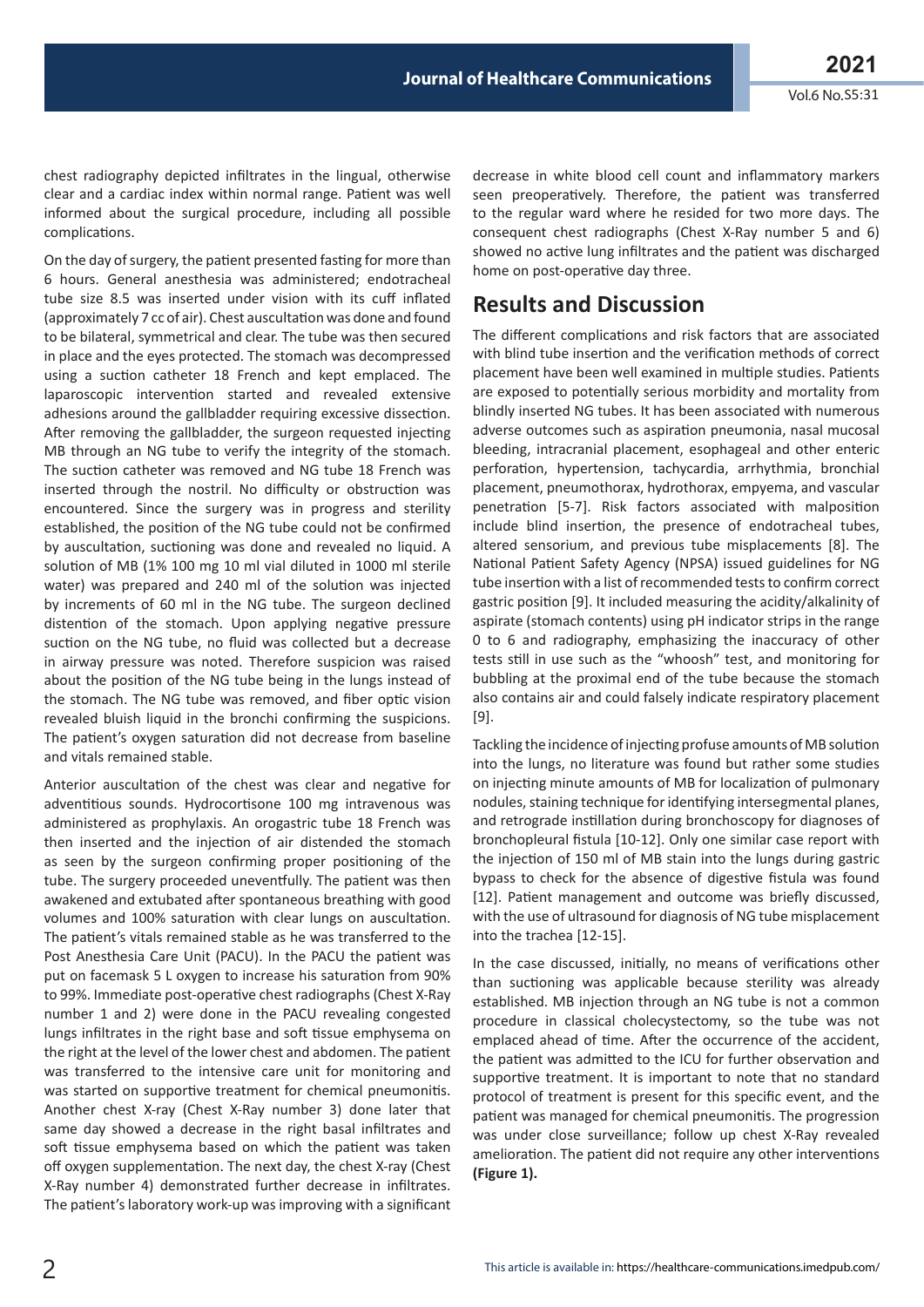Vol.6 No.S5:31



## **Conclusion**

Methylene Blue staining may be used to identify tissues in the lungs but the frank injection of copious quantities of the solution in the lungs is not standard practice. The consequences of such an act were not extendedly reported in the literature so far. In this case, the accidental injection of a rather large volume of MB solution into the lungs did not lead to deterioration in the ventilatory status of the patient. Nonetheless radiologic signs lead to a high suspicion of chemical pneumonitis that was successfully monitored and managed in the ICU within few days with no sequelae. As the intraoperative use of MB has increases, so has the risk of its accidental use. Further investigations on the effect of MB on lung tissue with appropriate protocol of management should be done. We report this case due to its rare incidence, favorable outcome and potential in illustrating the importance of proper verification of NG tube placement.

## **Consent**

Written consent was obtained from the patient for this case report.

# **Conflict of Interest**

The authors declare that there are no conflicts of interest.

## **References**

Raheem OAA, Yousef M, Abdallah HA, Gaber A (2016) The role of methylene blue in laparoscopic sleeve gastrectomy. Al-Azhar Assiut Med 114:122

- 2. Rassias AJ, Ball PA, Corwin HL (1998) A prospective study of tracheopulmonary complications associated with the placement of narrow-bore enteral feeding tubes. Critical Care 2:1-4.
- 3. Pillai JB, Vegas A, Brister S (2005) Thoracic complications of [nasogastric tube: Review of safe practice. Interact Cardiovasc](https://doi.org/10.1510/icvts.2005.109488)  Thorac Surg 4:429-433.
- 4. Kerforne T, Chaillan M, Geraud L, Mimoz O (2013) Ultrasound [diagnosis of nasogastric tube misplacement into the trachea during](https://doi.org/10.1093/bja/aet399)  bypass surgery. Br J Anaesth 111: 1032-1033.
- 5. [Hung CW, Lee WH \(2008\) A novel method to assist nasogastric tube](https://doi.org/10.1136/emj.2007.049312)  insertion. Emerg Med J 25:23-25.
- 6. [Bautista EM \(1988\) Complications of nasogastric tube insertion.](https://doi.org/10.1378/chest.93.5.1119b)  Chest 93:1119-1120.
- 7. [Fassoulaki A, Athanassiou E \(1985\) Cardiovascular responses to](https://doi.org/10.1007/bf03011414)  the insertion of nasogastric tubes during general anaesthesia. Can Anaesth Soc J 32:651-653.
- 8. [Long M, Machan M, Tollinche L \(2017\) intraoperative gastric tube](https://doi.org/10.4236/ojanes.2017.73005)  intubation: A summary of case studies and review of the literature. Open J Anesthesiol 7:43-62.
- 9. [National Nurses Nutrition Group \(NNNG\) \(2018\) Good practice](https://nnng.org.uk/wp-content/uploads/2012/03/NNNG-Nasogastric-tube-Insertion-Practice-Guideline-March-2012-Final.pdf)  guideline: Safe insertion of Nasogastric (NG) feeding tubes in adults.
- 10. [Wicky S, Mayor B, Cuttat J, Schnyder P \(1994\) CT-guided](https://doi.org/10.1378/chest.106.5.1326)  localizations of pulmonary nodules with methylene blue injections for thoracoscopic resections. Chest 106:1326-1328.
- 11. [Zhang Z, Liao Y, Ai B, Liu C \(2015\) Methylene blue staining: A](https://doi.org/10.1016/j.athoracsur.2014.07.071)  new technique for identifying intersegmental planes in anatomic segmentectomy. Ann Thorac Surg 99:238-242.
- 12. Kerforne T, Chaillan M, Geraud L, Mimoz O (2013) Ultrasound [diagnosis of nasogastric tube misplacement into the trachea during](https://doi.org/10.1093/bja/aet399)  bypass surgery. Br J Anaesth 111:1032-1033.